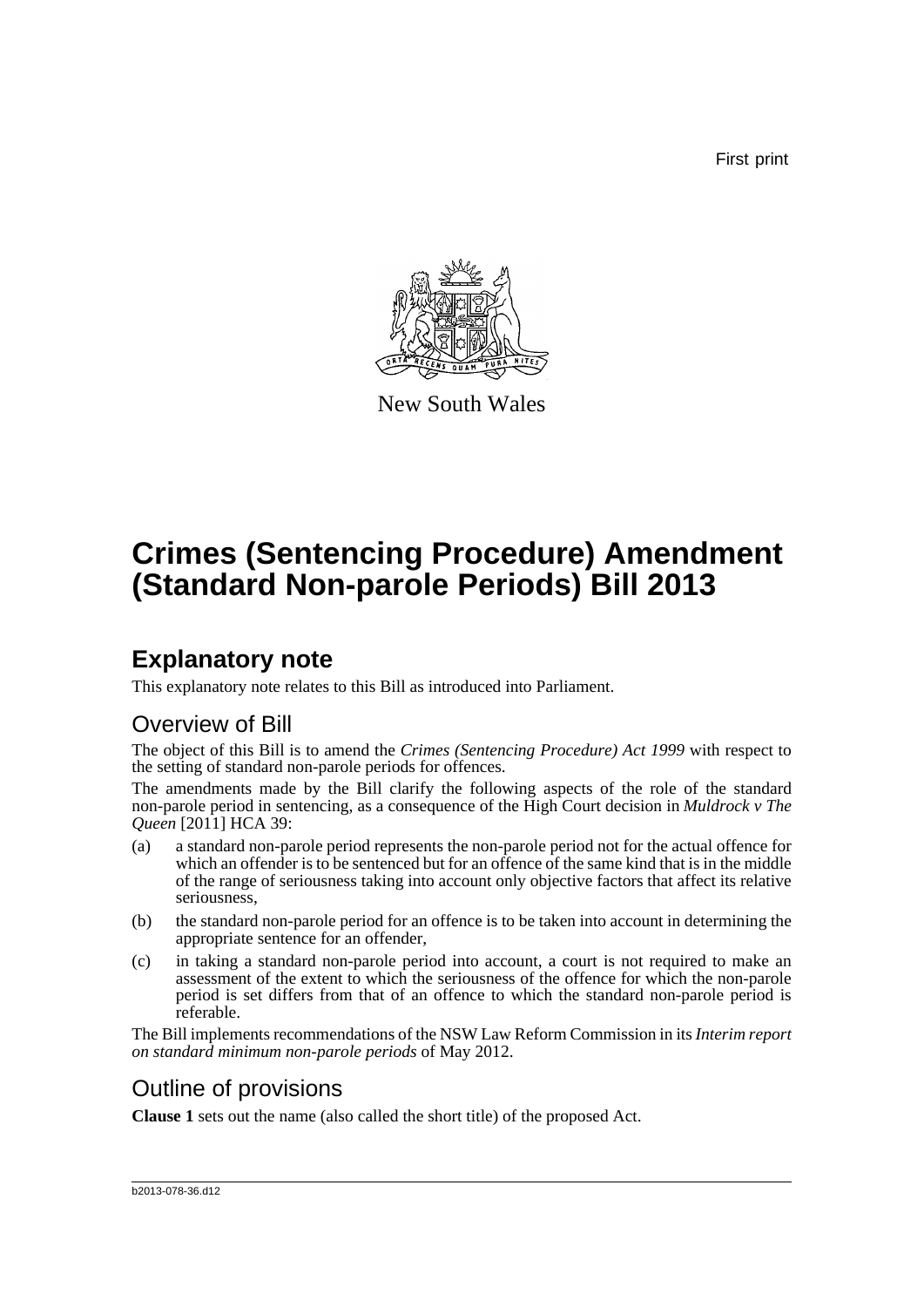**Clause 2** provides for the commencement of the proposed Act on the date of assent to the proposed Act.

#### **Schedule 1 Amendment of Crimes (Sentencing Procedure) Act 1999 No 92**

**Schedule 1 [2]** makes it clear that a standard non-parole period represents the non-parole period not for the actual offence for which an offender is to be sentenced but for an offence of the same kind that is in the middle of the range of seriousness, and that this is determined by taking into account only objective factors that affect its relative seriousness (and without reference to matters personal to a particular offender or class of offenders).

**Schedule 1 [3]** makes it clear that a standard non-parole period is a matter to be taken into account in determining the appropriate sentence for an offender (as a "legislative guidepost"). The amendment does not affect a court's usual sentencing practice of assessing the relative seriousness of an offence taking into account objective and subjective factors and does not limit the other matters that a court is required or permitted to take into account in determining the appropriate sentence for an offender. **Schedule 1 [1]** makes a consequential amendment.

**Schedule 1 [4]** provides that an amendment made by the proposed Act extends to an offence committed before the commencement of the amendment but does not affect any sentence imposed before that commencement.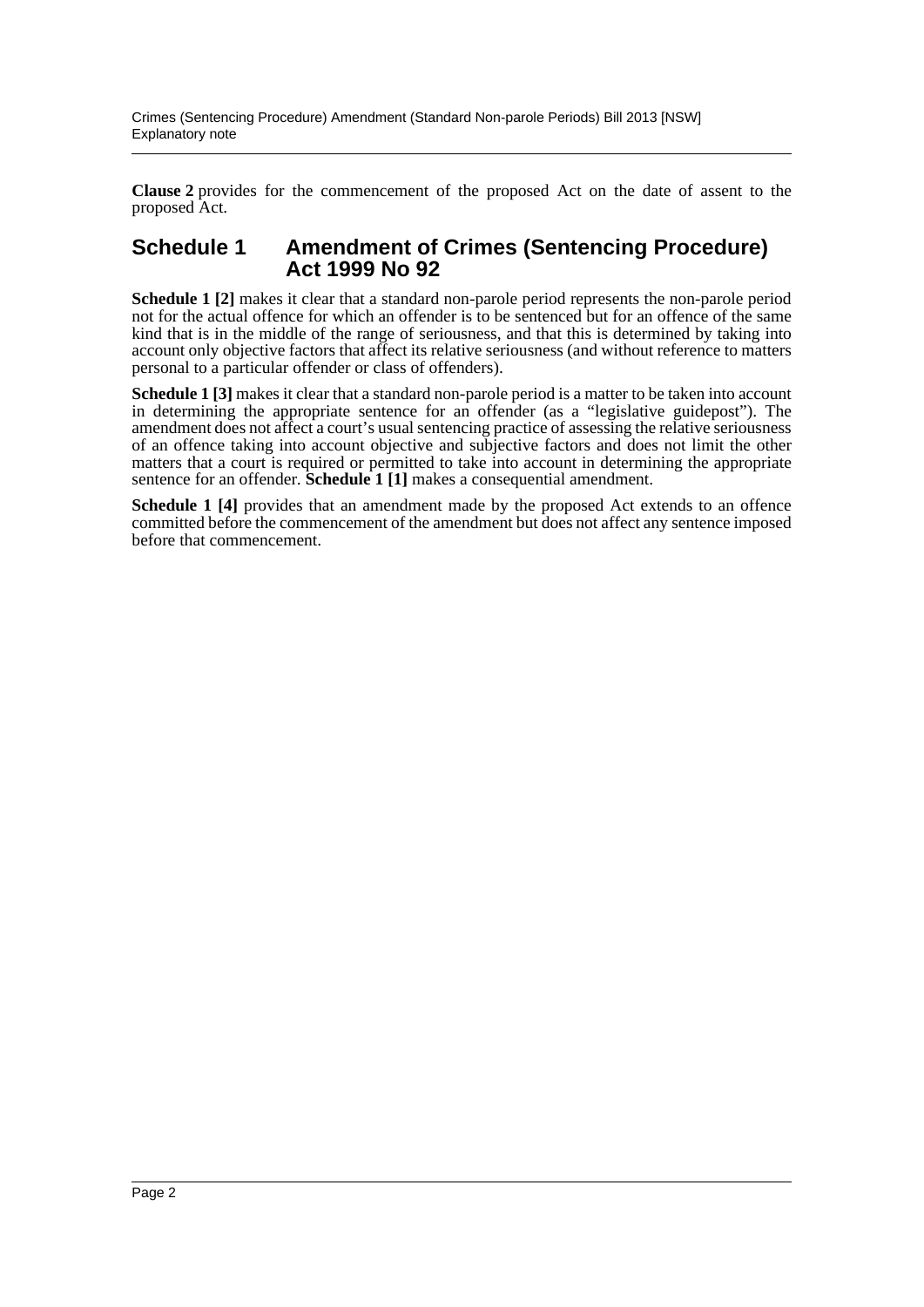First print



New South Wales

# **Crimes (Sentencing Procedure) Amendment (Standard Non-parole Periods) Bill 2013**

## **Contents**

|            |                                                           | Page          |
|------------|-----------------------------------------------------------|---------------|
|            | Name of Act                                               |               |
| 2.         | Commencement                                              | $\mathcal{P}$ |
| Schedule 1 | Amendment of Crimes (Sentencing Procedure) Act 1999 No 92 | 3             |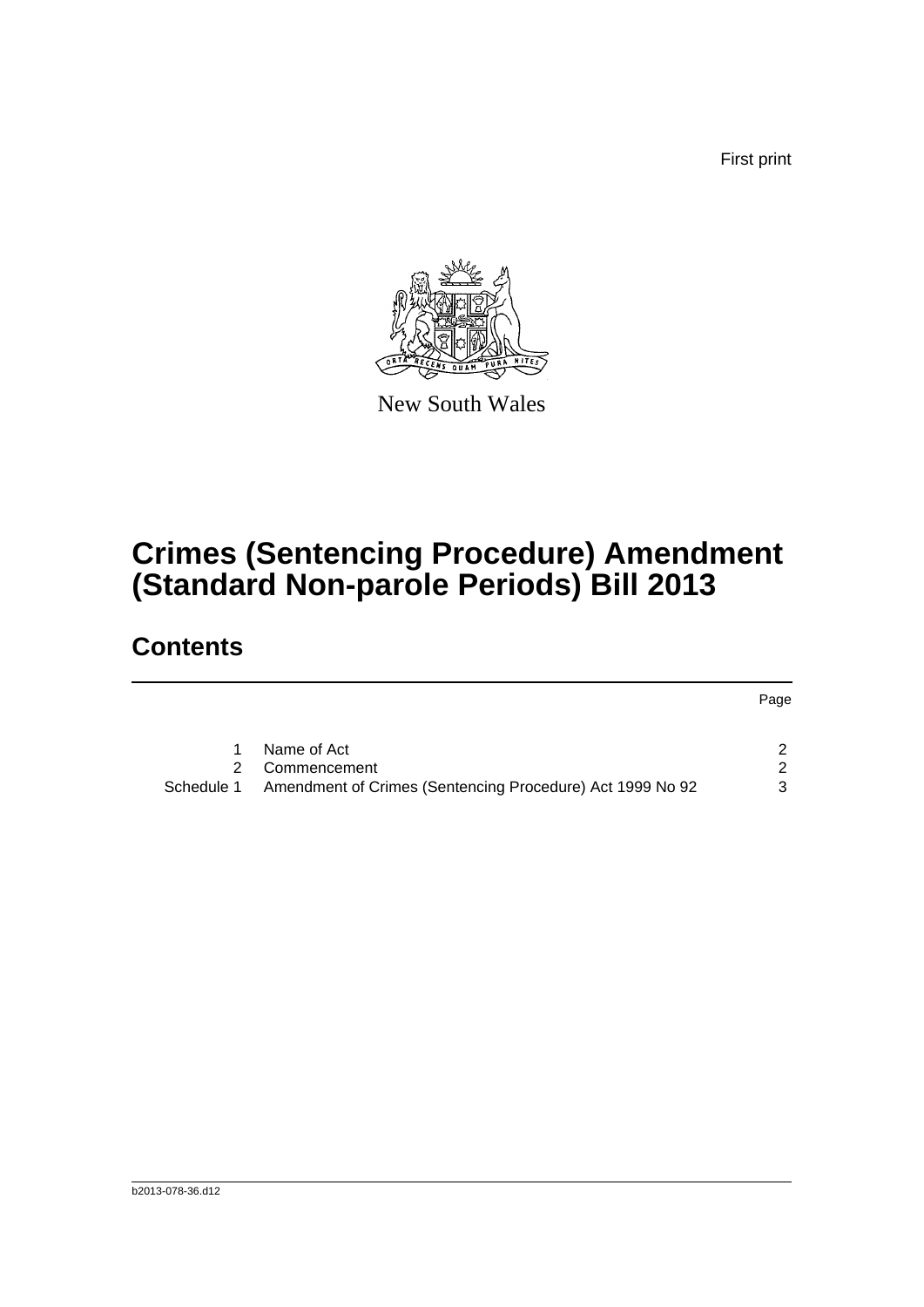

New South Wales

# **Crimes (Sentencing Procedure) Amendment (Standard Non-parole Periods) Bill 2013**

No , 2013

#### **A Bill for**

An Act to amend the *Crimes (Sentencing Procedure) Act 1999* to make further provision for standard non-parole periods for certain offences.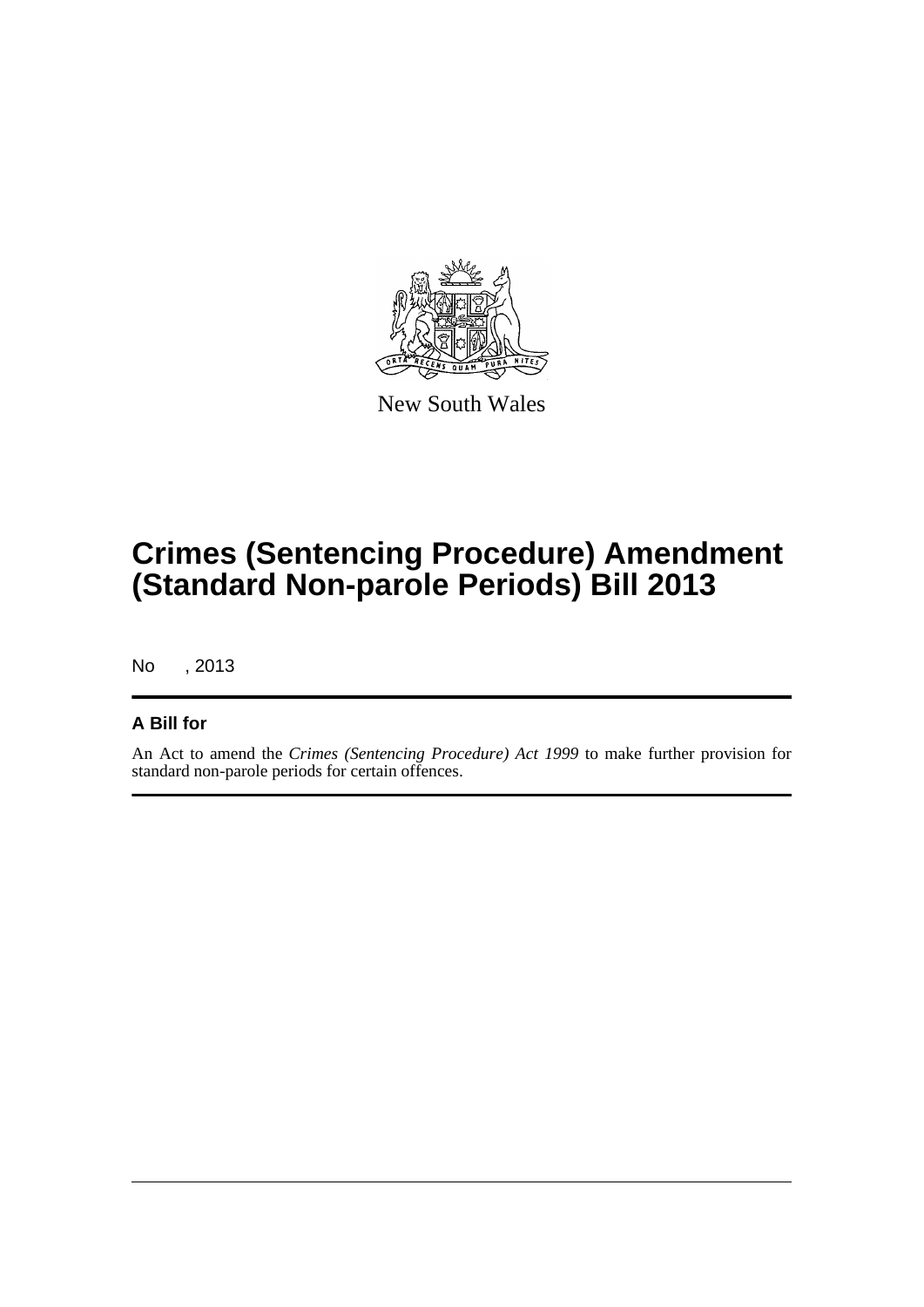Crimes (Sentencing Procedure) Amendment (Standard Non-parole Periods) Bill 2013 [NSW]

<span id="page-4-1"></span><span id="page-4-0"></span>

| The Legislature of New South Wales enacts:                                                         |                     |
|----------------------------------------------------------------------------------------------------|---------------------|
| Name of Act                                                                                        | 2                   |
| This Act is the Crimes (Sentencing Procedure) Amendment (Standard Non-parole<br>Periods) Act 2013. | 3<br>$\overline{4}$ |
| <b>Commencement</b>                                                                                | 5                   |
| This Act commences on the date of assent to this Act.                                              | 6                   |
|                                                                                                    |                     |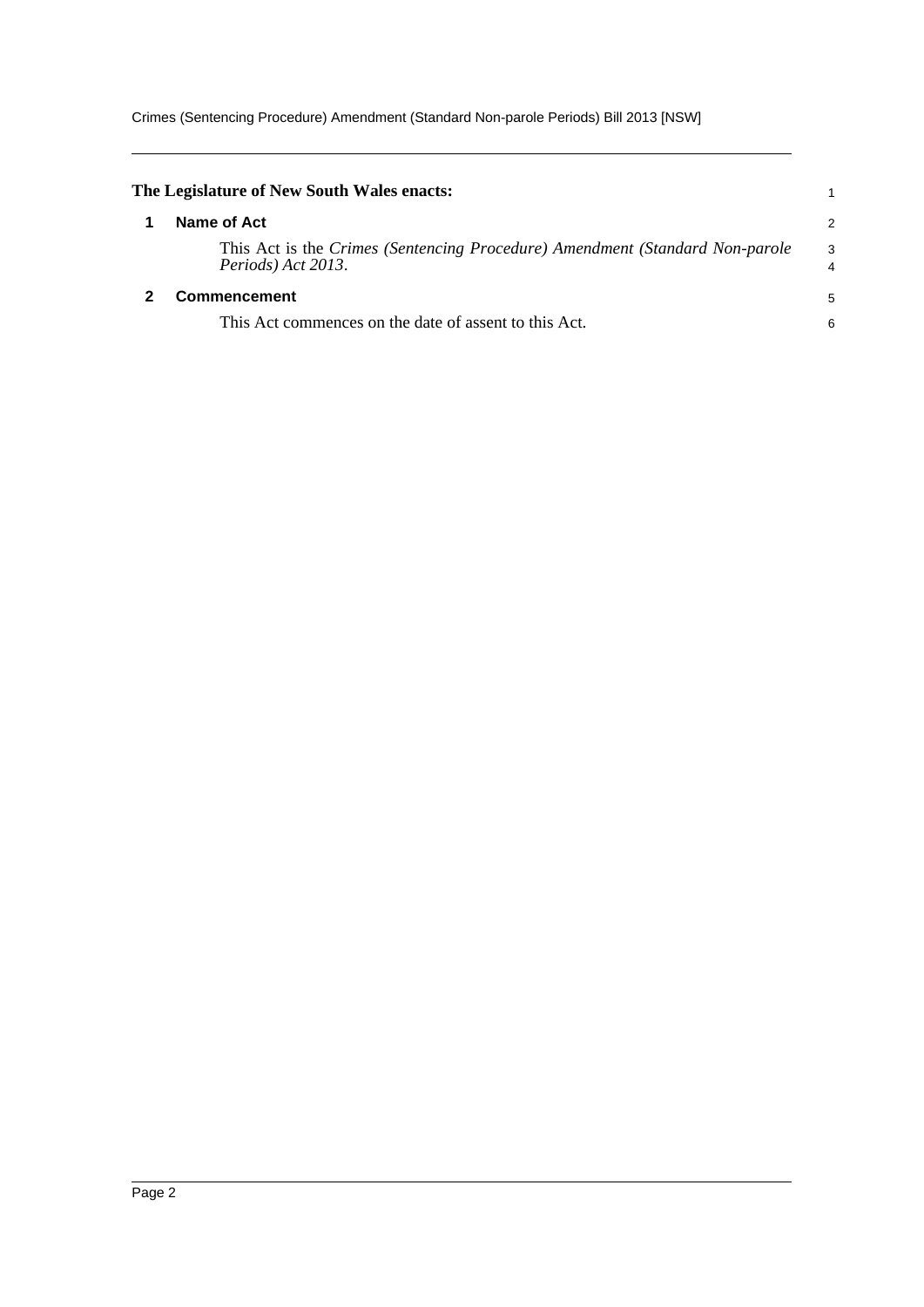<span id="page-5-0"></span>

|       | <b>Schedule 1</b>                                                              |                    | <b>Amendment of Crimes (Sentencing Procedure)</b><br>Act 1999 No 92                                                                                                                                                                                                                                                                                                                                     | 1<br>$\overline{2}$            |
|-------|--------------------------------------------------------------------------------|--------------------|---------------------------------------------------------------------------------------------------------------------------------------------------------------------------------------------------------------------------------------------------------------------------------------------------------------------------------------------------------------------------------------------------------|--------------------------------|
| $[1]$ |                                                                                |                    | Section 44 Court to set non-parole period                                                                                                                                                                                                                                                                                                                                                               | 3                              |
|       | Omit "section 54B $(4A)$ " from section 44 (2C). Insert instead "section 54B". |                    | 4                                                                                                                                                                                                                                                                                                                                                                                                       |                                |
| [2]   |                                                                                |                    | Section 54A What is the standard non-parole period?                                                                                                                                                                                                                                                                                                                                                     | 5                              |
|       |                                                                                |                    | Omit section 54A (2). Insert instead:                                                                                                                                                                                                                                                                                                                                                                   | 6                              |
|       |                                                                                | (2)                | For the purposes of sentencing an offender, the standard non-parole period<br>represents the non-parole period for an offence in the Table to this Division<br>that, taking into account only the objective factors affecting the relative<br>seriousness of that offence, is in the middle of the range of seriousness.                                                                                | $\overline{7}$<br>8<br>9<br>10 |
| $[3]$ |                                                                                | <b>Section 54B</b> |                                                                                                                                                                                                                                                                                                                                                                                                         | 11                             |
|       |                                                                                |                    | Omit the section. Insert instead:                                                                                                                                                                                                                                                                                                                                                                       | 12                             |
|       | 54B                                                                            |                    | Consideration of standard non-parole period in sentencing                                                                                                                                                                                                                                                                                                                                               | 13                             |
|       |                                                                                | (1)                | This section applies when a court imposes a sentence of imprisonment for an<br>offence, or an aggregate sentence of imprisonment with respect to one or more<br>offences, set out in the Table to this Division.                                                                                                                                                                                        | 14<br>15<br>16                 |
|       |                                                                                | (2)                | The standard non-parole period for an offence is a matter to be taken into<br>account by a court in determining the appropriate sentence for an offender,<br>without limiting the matters that are otherwise required or permitted to be<br>taken into account in determining the appropriate sentence for an offender.                                                                                 | 17<br>18<br>19<br>20           |
|       |                                                                                | (3)                | The court must make a record of its reasons for setting a non-parole period that<br>is longer or shorter than the standard non-parole period and must identify in<br>the record of its reasons each factor that it took into account.                                                                                                                                                                   | 21<br>22<br>23                 |
|       |                                                                                | (4)                | When determining an aggregate sentence of imprisonment for one or more<br>offences, the court is to indicate, for those offences to which a standard<br>non-parole period applies, the non-parole period that it would have set for each<br>such offence to which the aggregate sentence relates had it set a separate<br>sentence of imprisonment for that offence.                                    | 24<br>25<br>26<br>27<br>28     |
|       |                                                                                | (5)                | If the court indicates under subsection (4) that it would have set a non-parole<br>period for an offence that is longer or shorter than the standard non-parole<br>period for the offence, the court must make a record of the reasons why it<br>would have done so and must identify in the record of its reasons each factor<br>that it took into account.                                            | 29<br>30<br>31<br>32<br>33     |
|       |                                                                                | (6)                | A requirement under this section for a court to make a record of reasons for<br>setting a non-parole period that is longer or shorter than a standard non-parole<br>period does not require the court to identify the extent to which the seriousness<br>of the offence for which the non-parole period is set differs from that of an<br>offence to which the standard non-parole period is referable. | 34<br>35<br>36<br>37<br>38     |
|       |                                                                                | (7)                | The failure of a court to comply with this section does not invalidate the<br>sentence.                                                                                                                                                                                                                                                                                                                 | 39<br>40                       |